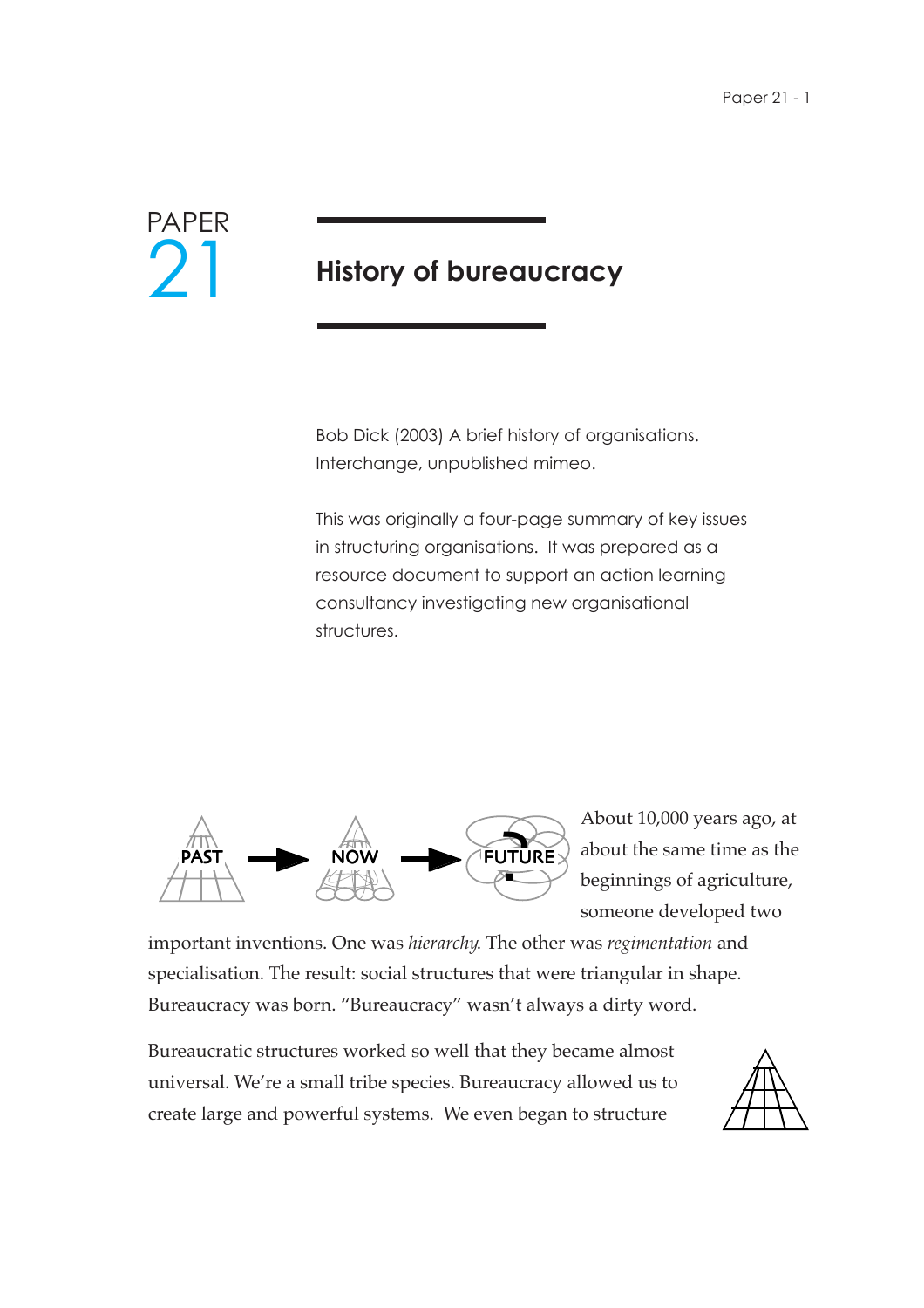almost all of our social systems that way. Our families. Our tennis clubs. That's a good record for bureaucracy — successful for 10,000 years.

Unexpectedly, about 40 years ago, *bureaucracies began to fail*. We can guess why from the sorts of organisations where it happened first. It was in fast-moving industries like plastics and electronics. Now almost all organisations are unsure about structure. Most are beginning to experiment with different structural forms.

We can't be sure where this will take us. We're still a small tribe species which operates most comfortably in small face-to-face groups. We could restore bureaucracy to its pre-eminence if we slowed the world down. But that seems unlikely.



Perhaps in the future someone will invent another structural design which will again allow large organisations to work well. At the moment we're in the dark. Our best guess is that they may be networks of networks— there are a few successful structures

based on that design. Meanwhile we do the best we can. We flatten our bureaucracies. We graft work teams onto them.

We interlace them with committees and meetings, working parties and project teams. They don't work as well as we'd like. They are a hybrid which is neither one thing nor the other. They do keep our organisations functioning to some extent.



We're also beginning to find out how we can get the best from our hybrid organisations. That's at the level of the organisation. At team level there is also a history to be told. There, what works now may continue to work into the future.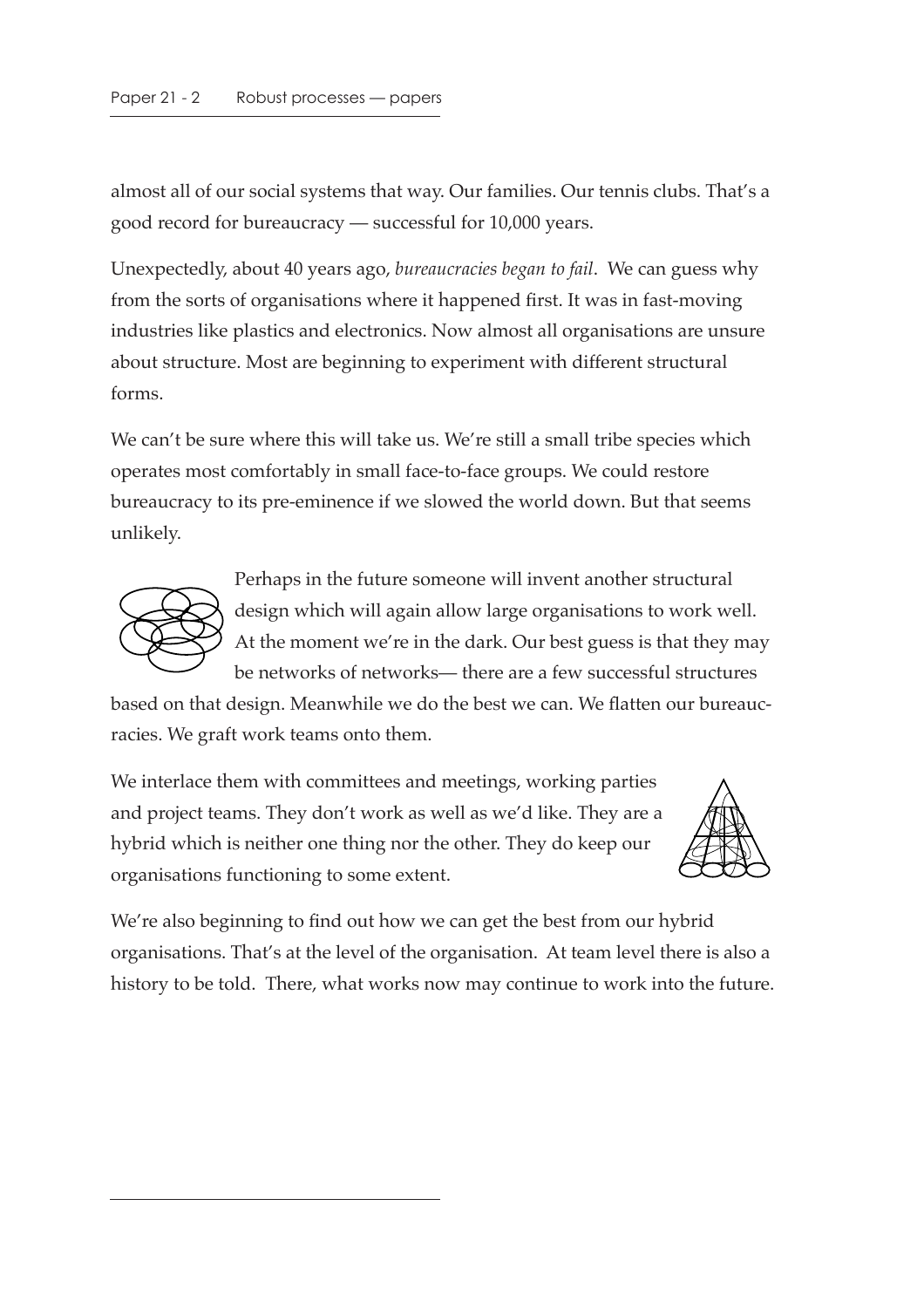## **Teams**

Within a bureaucracy there were in fact few real teams. There was a workgroup leader and a number of people who reported to the leader.



P,A,M,C,C The workgroup leader planned, allocated, monitored, controlled and coordinated the work. The work remaining — the operational work — was split up into person sized pieces (or usually smaller) and given to individuals.

Why do we have organisations? It is important to note that we do so to allow us to achieve *tasks too large or complex* for unorganised individuals. In other words, above all organisations must coordinate effort and expertise.

In bureaucratic organisations the leader was responsible for coordinating the effort and expertise of group members. This was done by telling them what to do and how to do it.

In our hybrids the planning, allocation, monitoring, controlling and coordination is combined with the operational work. It becomes the responsibility of the team. The team leader becomes a "satellite", looking after the team boundary.



What tasks, then, are left for the leader? In bureaucratic groups the leader mostly managed downwards. Now *leaders can manage upwards and outwards*. Except when in crisis the team manages itself. This is more satisfying for team members. It is also more efficient and productive for the organisation.

Team leaders often complain at how much time they spend in meetings. They see it as a distraction from the real work. In reality it *is* their work. It is the glue that holds the bureaucratic structures from falling entirely to pieces.

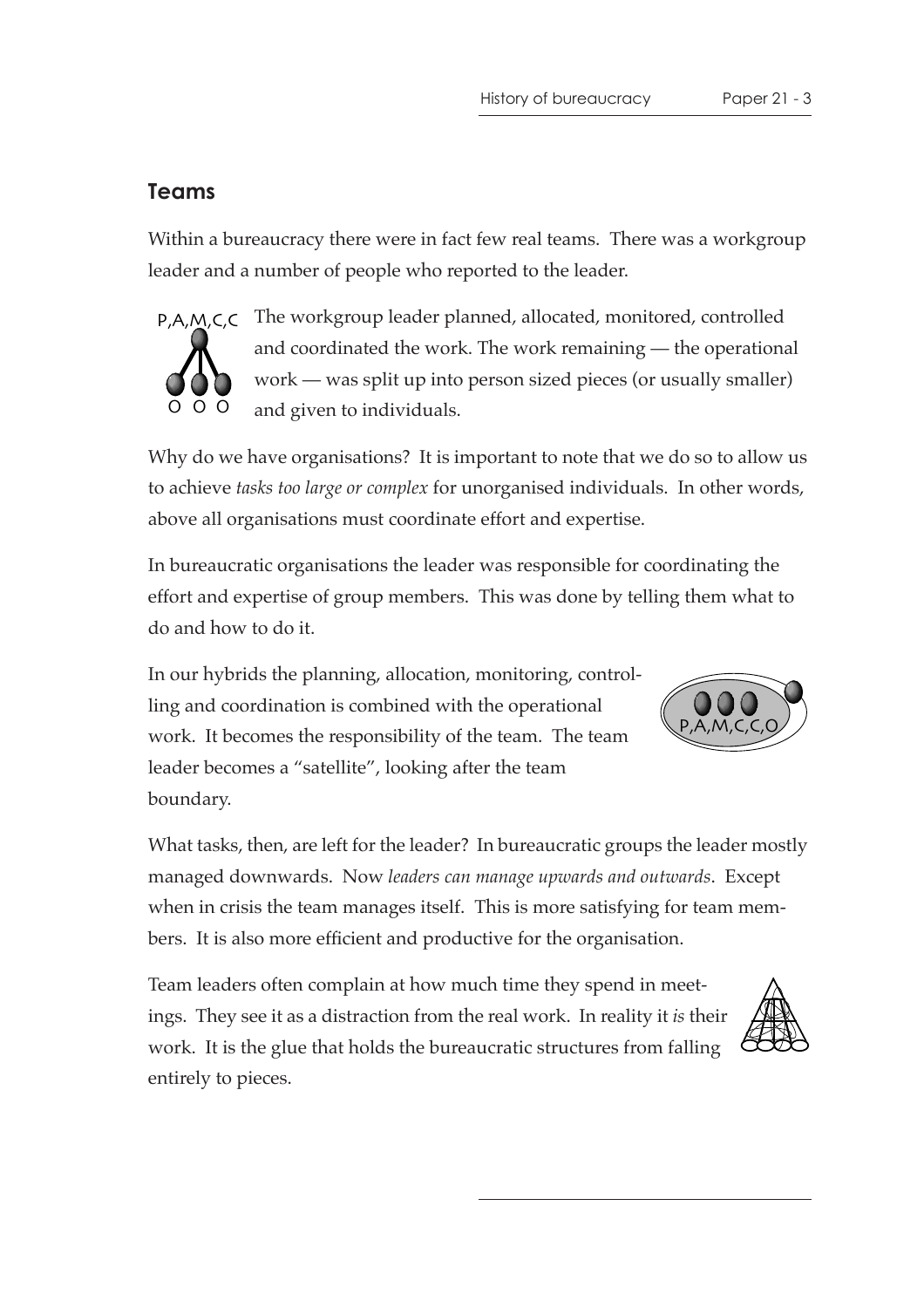There are still issues in fitting together the teams and the organisation. This is picked up now.

## **Team structures**

In bureaucracies, people were grouped with those who did the same work. Yet the *purpose of organisations is and was to coordinate effort and expertise*. Grouping like with like was efficient only in a stable environment. In a changeable environment it makes more sense to group those people whose work must be coordinated. This is a key principle of structure.



 $(3)$ 

*Group together those who have the greatest need to communicate*. Let the interdependencies decide the structure.



Do you centralise or decentralise decisions? Both. Make the more strategic decisions centrally. Give the more tactical decisions to those directly affected.

*Devolve decisions to the closest point to the workface* at which the information, skills and maturity are available. If the maturity and skills are not available help people to acquire them.  $\overline{\mathsf{2}}$ 

Except in very stable environments it is no longer possible to control people from the centre. Fortunately, most people would rather do a good job than a poor job.

Use technology, systems and procedures to help them do so. Set up the systems so that *the people, not the systems, are in control*.

Redrawing the organisation chart doesn't by itself create a new structure. New structures require new skills and new attitudes at all levels of the organisation. High performing organisations have shared values and vision to which people contribute. They show concern for their people and their clients.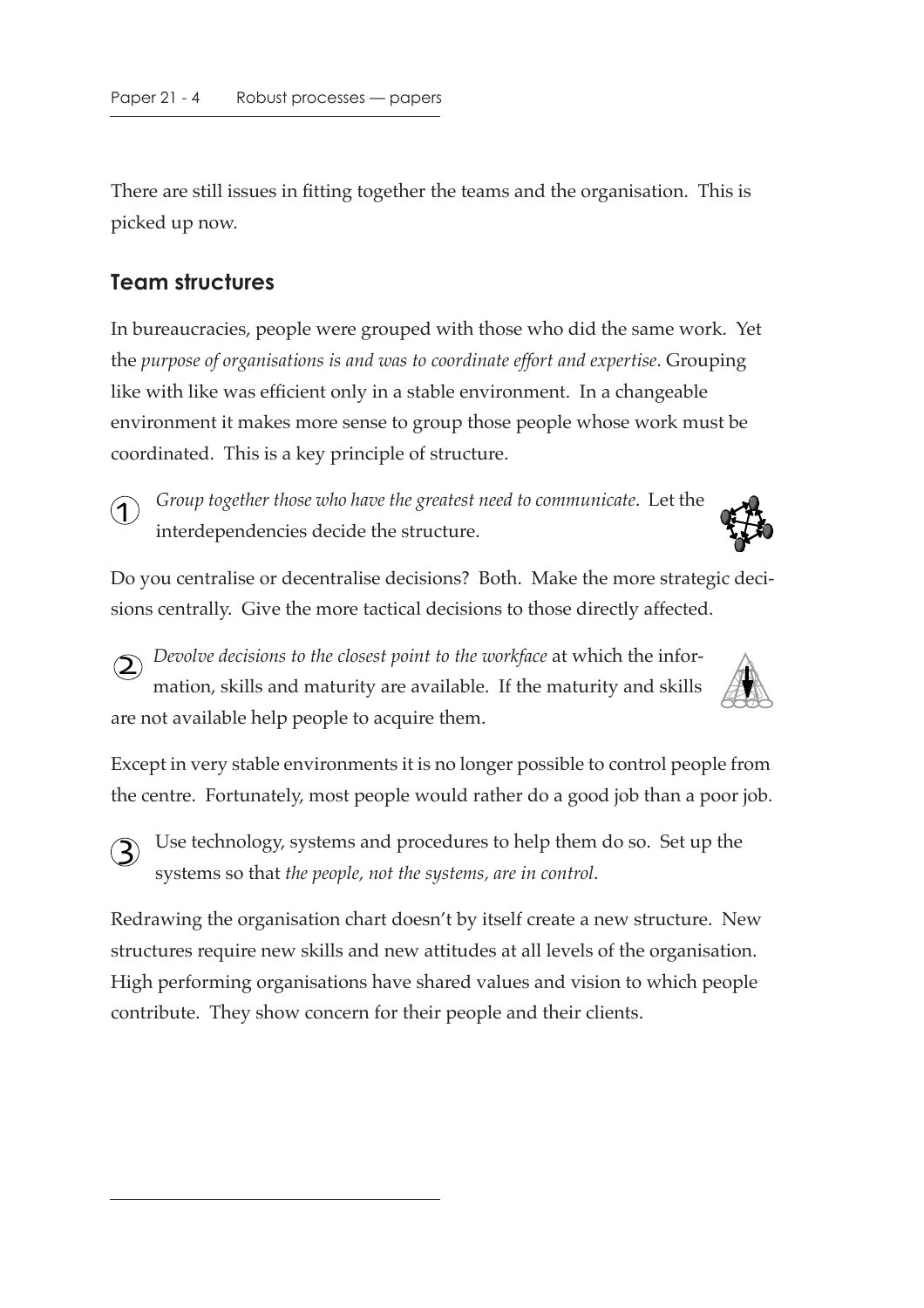*Recruit and select for vision and values* as well as skills. Ensure that people understand how their work relates to the organisation's vision. Build trust and relationships. Encourage openness about the bad news as well as the good news. Help leaders to know that meetings are their job, to set the strategic direction of their part of the organisation. 4

Now it's time to consider how organisations can be effective and at the same time good for all of their people.

## **People**

So far we've examined some of the history of organisations both in their overall structure and in the team structures which are part of this. We've seen that our current organisations are a hybrid, with teams grafted on to an essentiallybureaucratic framework.

We also know some of the characteristics of high performing organisations. As mentioned, they have a shared vision and a concern for people. For this to occur they also have a *sense of identity* — people are proud of the organisation and work for the benefit of it as a whole.

We've seen that teams in the new organisations have taken over many of the tasks team leaders formerly performed. How do we fit teams effectively to our hybrid structures?

For the organisation we can pay attention to  $\blacksquare$  structure,  $\blacksquare$  leadership, and *accountability* —

■ Effective structures group interdependent people into face to face teams where possible. Semi-permanent teams manage long-term interdependencies. Ad hoc team manage temporary ones. Where interdependencies are not managed face to face, systems and procedures are

used.